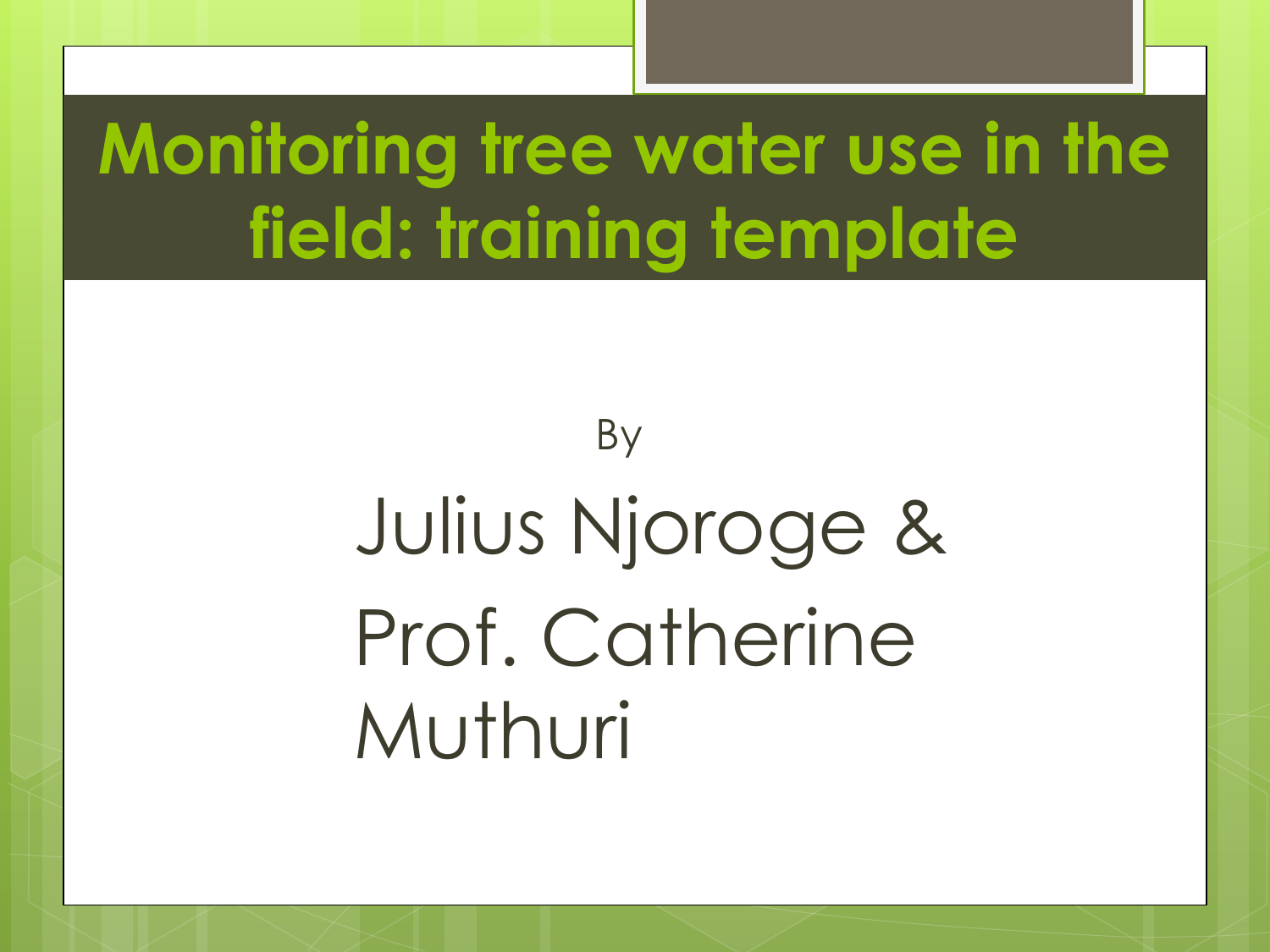#### **Why tree water use/ transpiration?**

- Water is a limiting factor to crop / tree growth
- **o** Transpiration and water uptake have a direct effect on systems productivity and hence food security
- Limited knowledge on water use of different tree species
- Quantify productivity of different components in a system to help advice the right tree for the right place
- Information on this critical to inform policy (irrigation requirements, limits of species range AEZ)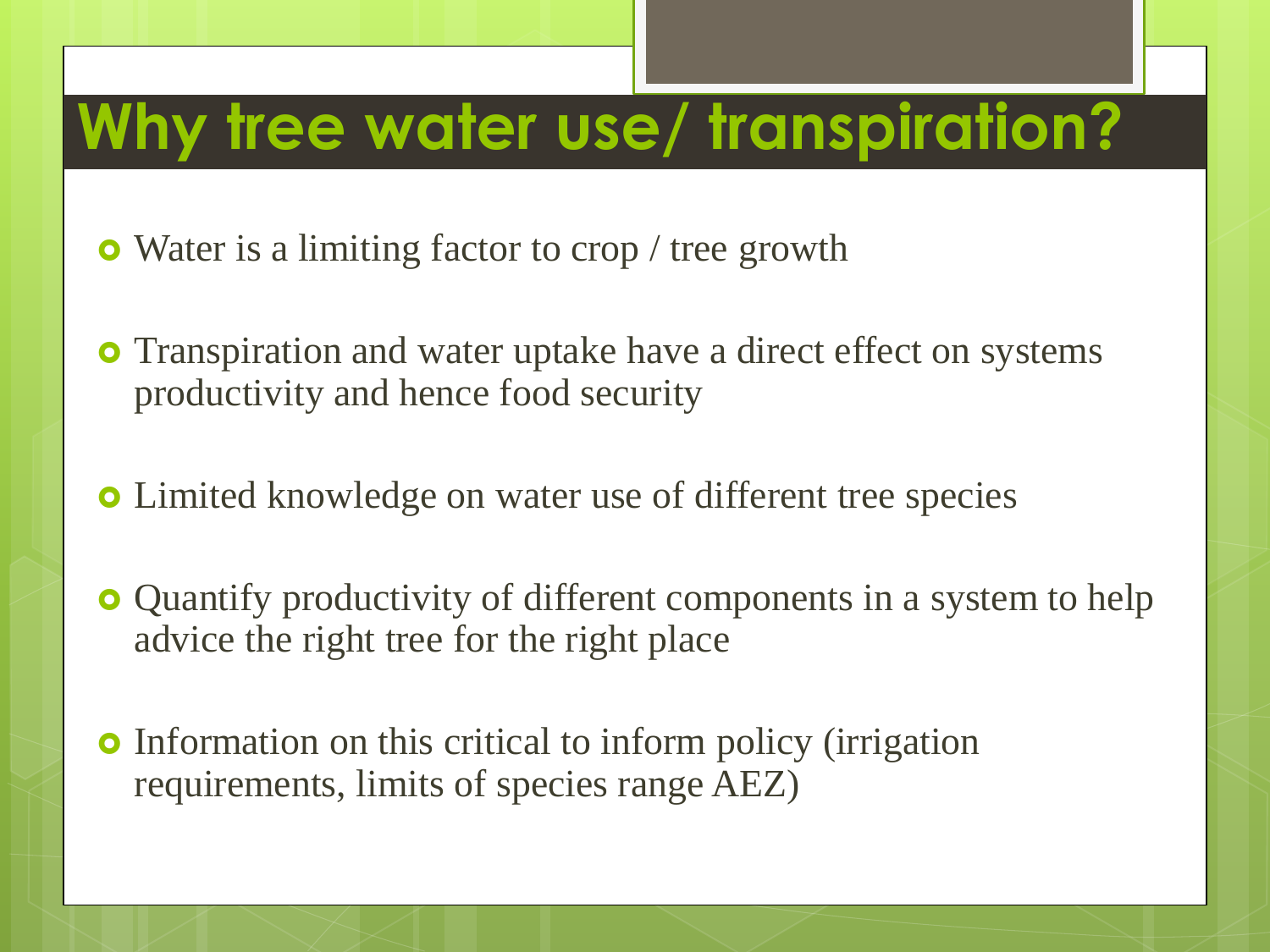#### What is Sap Flow?

- **•** Sap is simply a fluid transported in xylem cells (tracheids or vessel elements)
- Movement of water in plants is based purely on principles of physics
- A gradient in water potential is the physical mechanism that drives water movement in plants
- Water potential is the ability of water to do work
- **•** Plants can have some influence over the passage of water by closing stomata during periods of moisture deficit

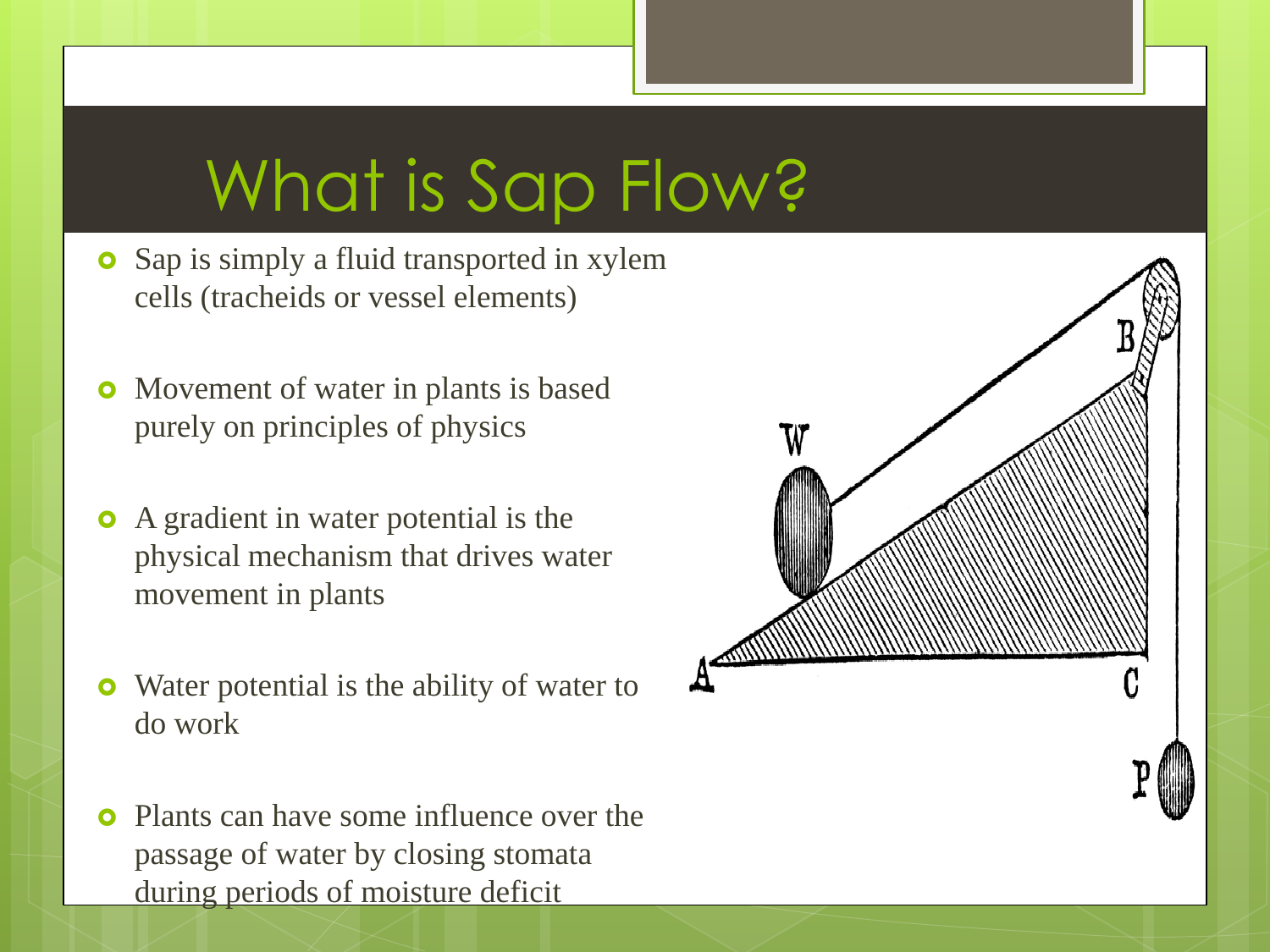#### What is sap flow cont.

- Water moves from a region of high potential to a region of low potential
- **•** Pure water has the largest potential and is given value 0 (SI unit for water potential is Pascal (Pa); so water at its reference point has a value of 0Pa)
- The gradient of water potential becomes more negative from the reference point of 0Pa

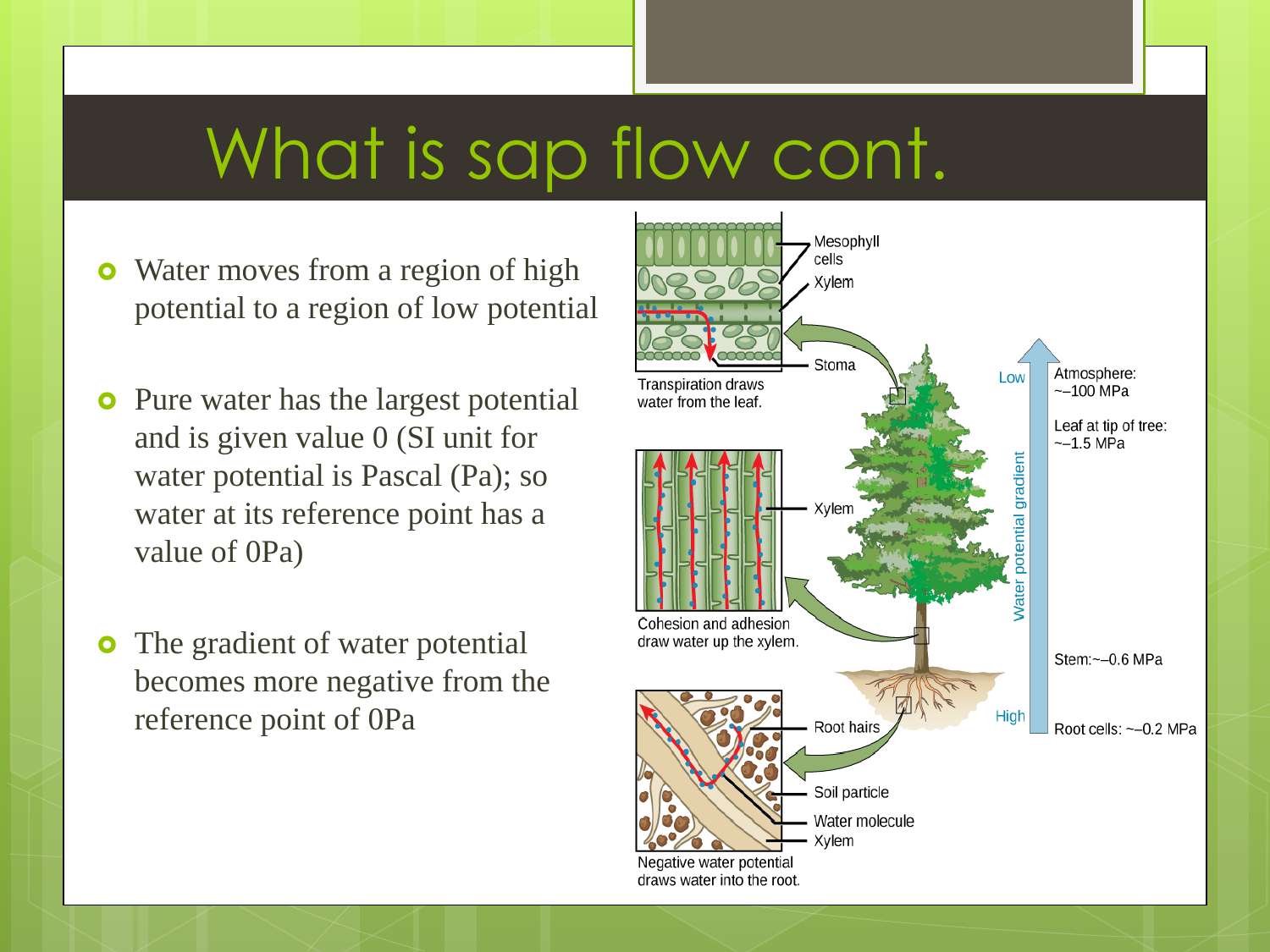#### Understanding Sap Flow cont.…

- **•** There is a strong water potential gradient through the Soil-Plant-Atmosphere Continuum ranging from -1.5MPa to - 3.0MPa to -100MPa for very dry conditions
- This is the physical principle that allows water movement thru plants and ultimately for transpiration to occur
- Water potential gradient allow moisture to move from soil to the atmosphere, but it allows water to move from any part of the plant to any other part of the plant (hydraulic redistribution)



Copyright @ 2008 Pearson Education, Inc., publishing as Pearson Benjamin Cummings.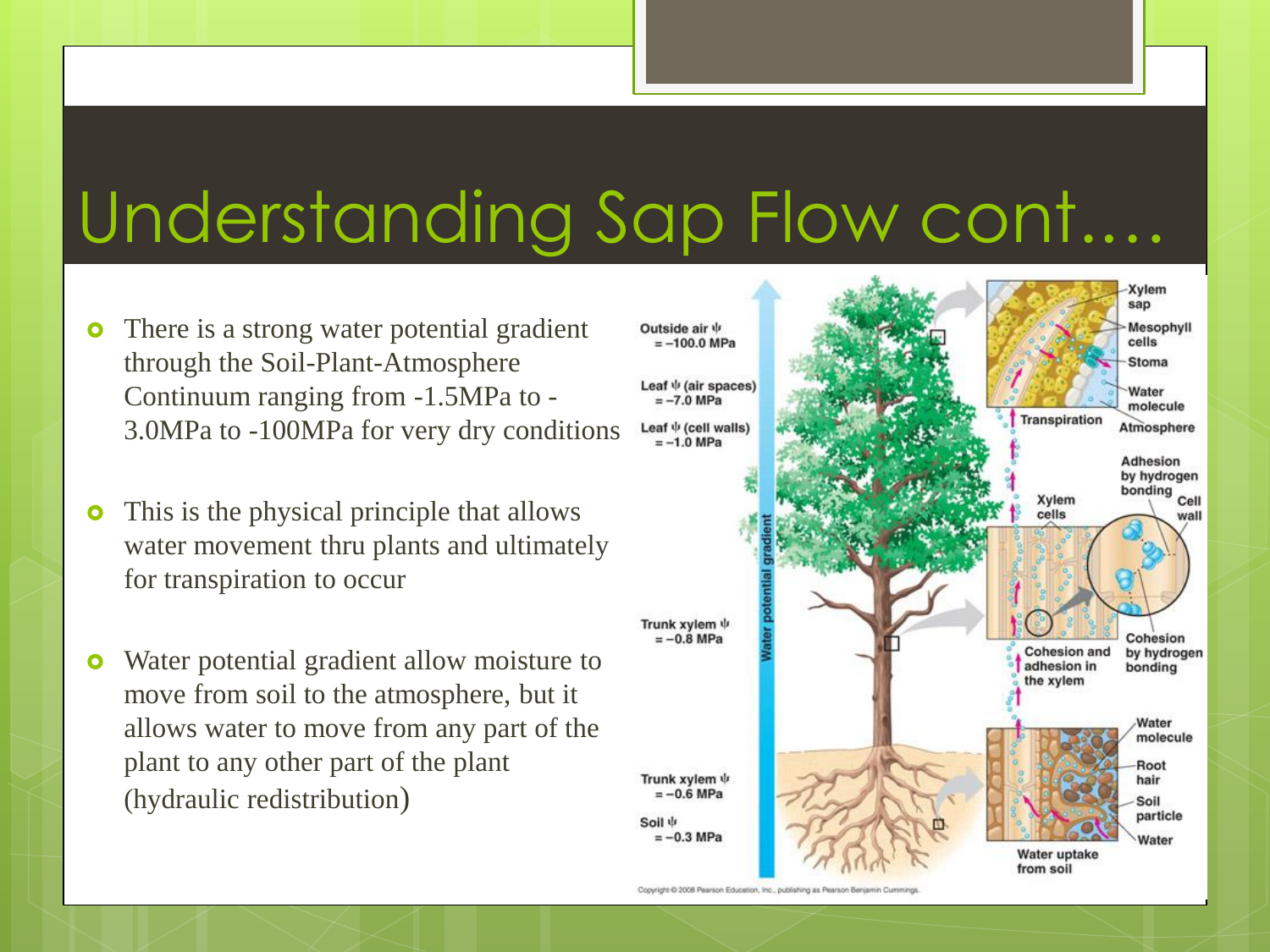#### Importance of sap flow

<http://youtube.com/user/ictintl>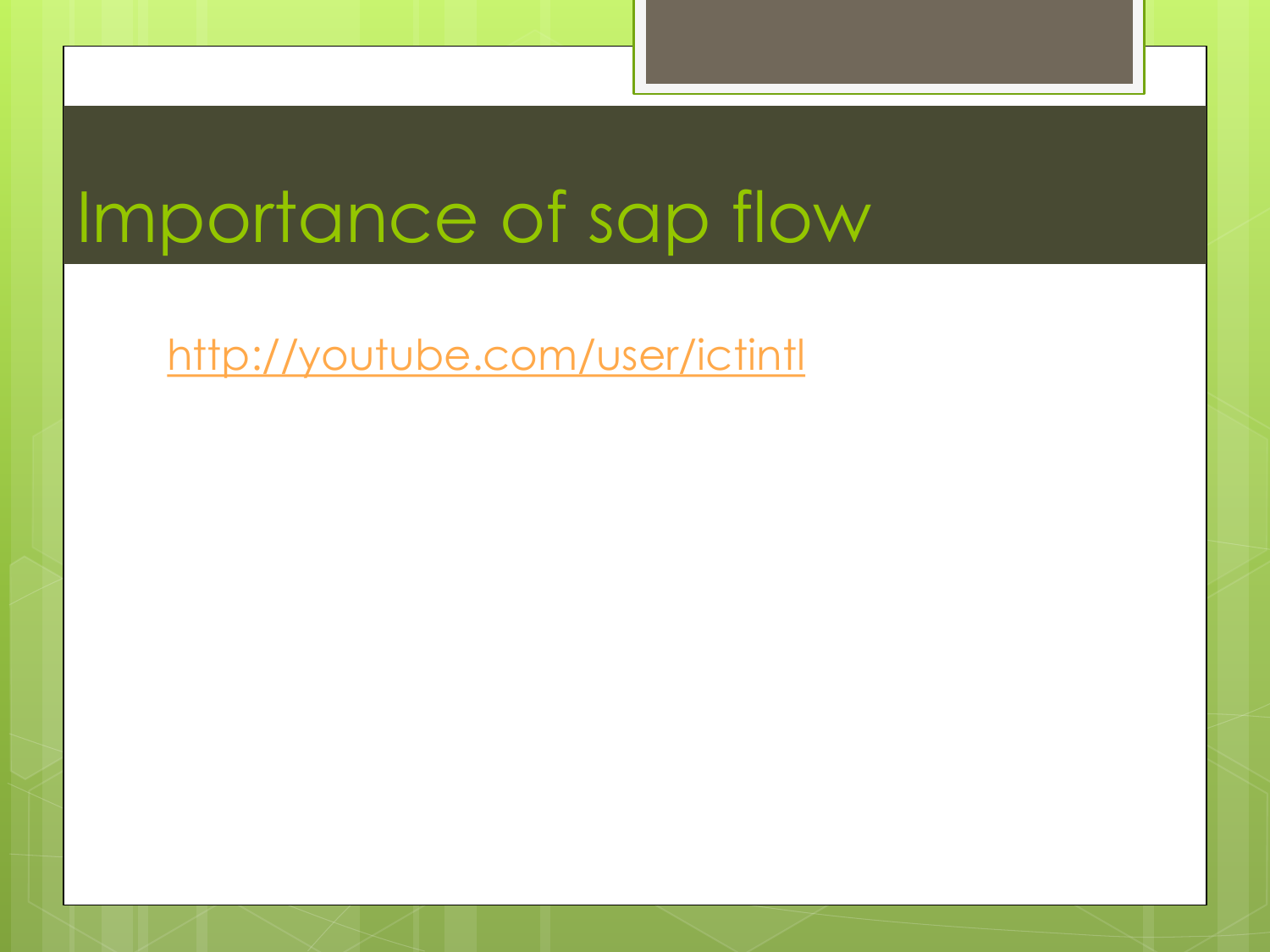# Tree Anatomy

#### **E.G Pine (***Pinus pinaster***)**

**(A) Outer Bark (B) Inner Bark (C) Cambium Layer (D) Sapwood (E) Heartwood**

#### **Note**

- Only the Sapwood conducts water
- Only the sapwood needs to be measured
- Sapwood thickness = 40-80mm

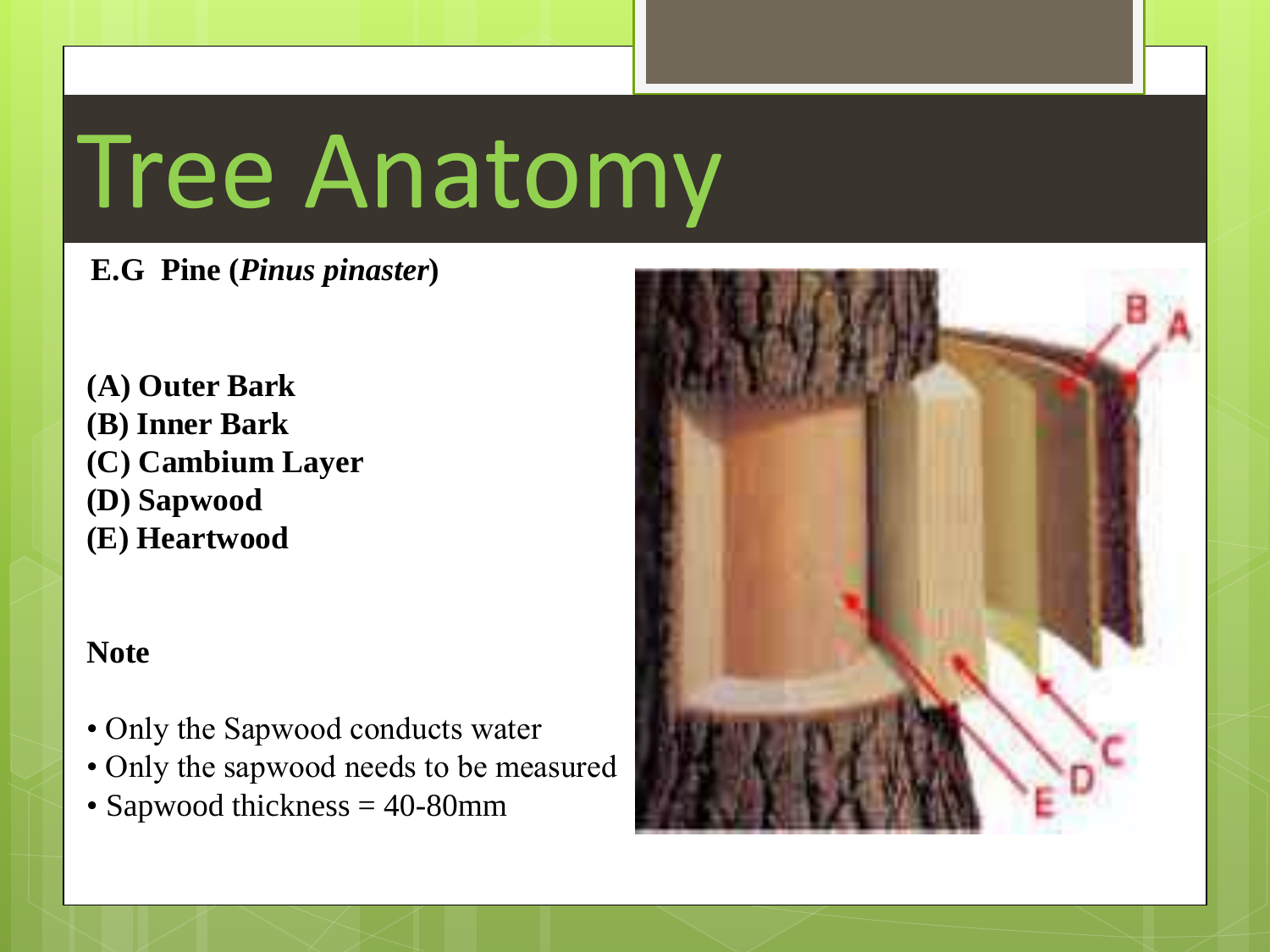#### Methods of measuring sap flow

 Weighing of potted plant or a leafy shoot (no roots in it) and pouring some oil on the surface to prevent loss of water by evaporation

**o** Potometer

- **•** Lysimeter –weighing method
- **o** Heat balance method
- **Heat ratio method**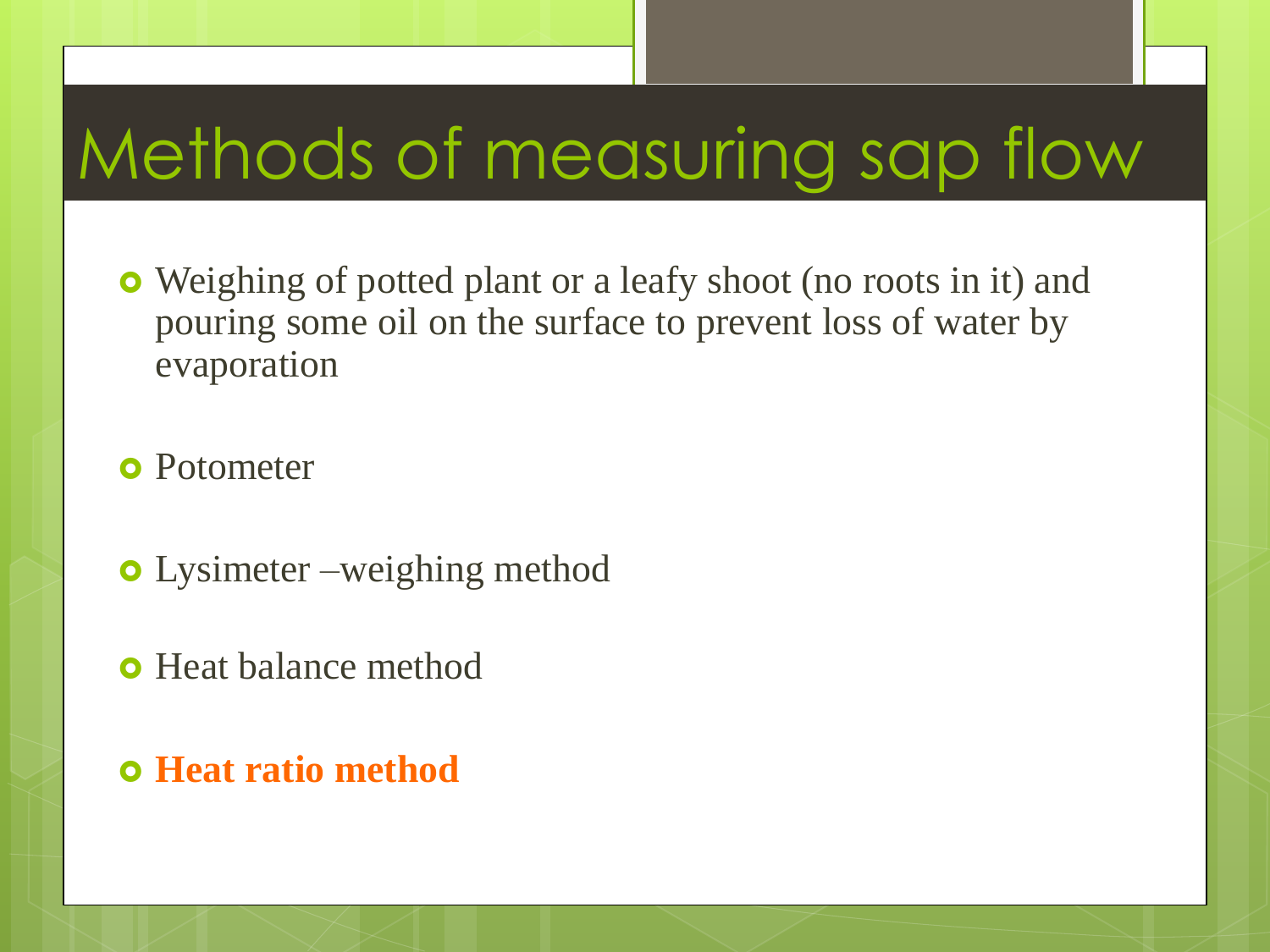## Why Heat ratio Technique

- Direct, non-destructive measurements of transpiration
- **o** Measures intact plants
- **•** Provides daily and seasonal water use over extended periods
- Sap flow techniques offer the major benefit of allowing transpiration by each component of agroforestry systems to be followed continuously and reliably
- **o** Non labor intensive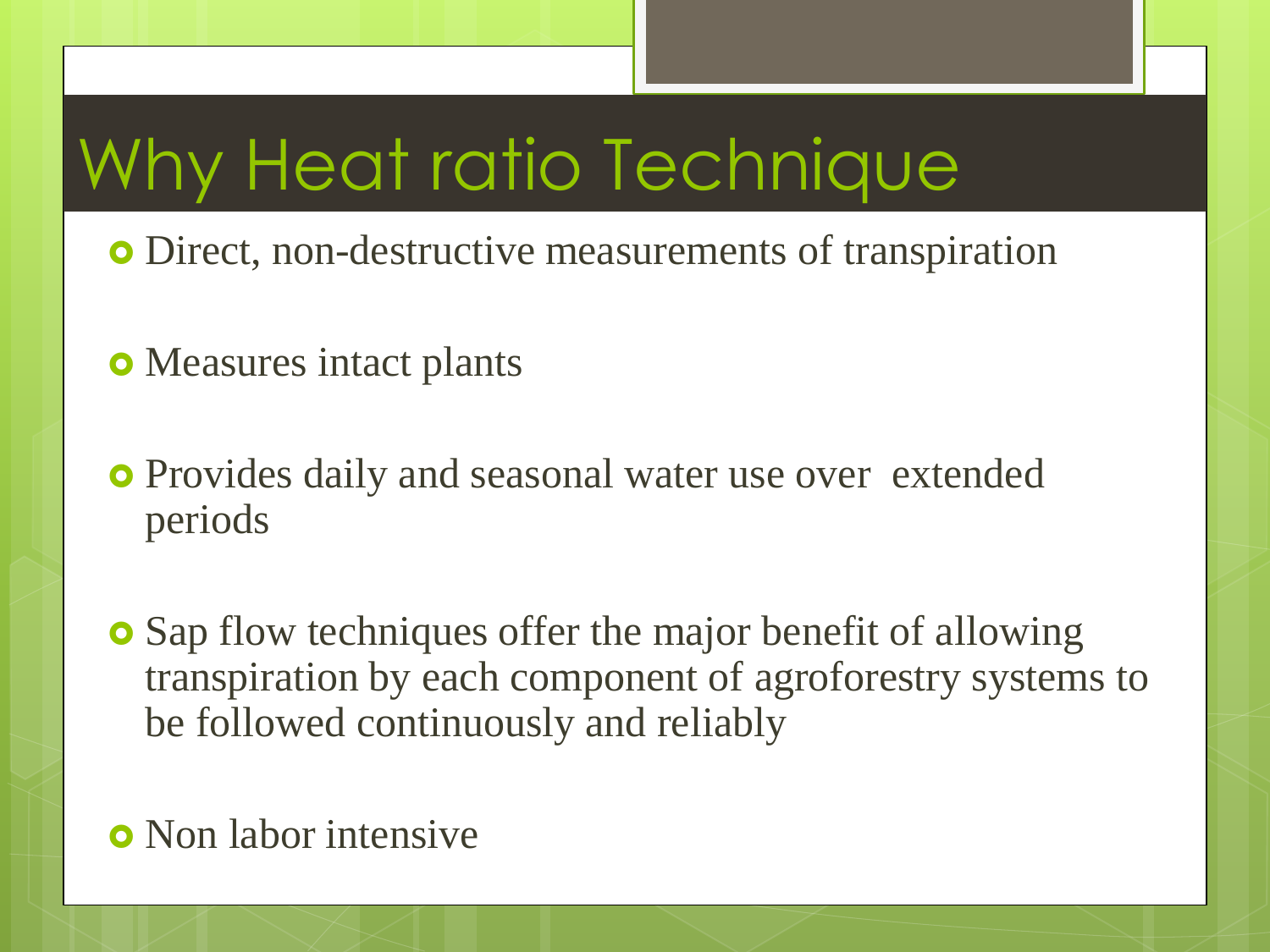#### Considerations for use

- Measure Flow Volume & Orientation Invasive
	-
	- Zero flow stems
	- Reverse flow
- •Suitable for any size stem **>** 10 mm
- •Suitable for roots
- •Low power usage
- •No Cables
- •Standalone Logging Operation
- •Ease of use and configuration

#### **Advantages Disadvantages**

- 
- Low flow **•** Not suitable for herbaceous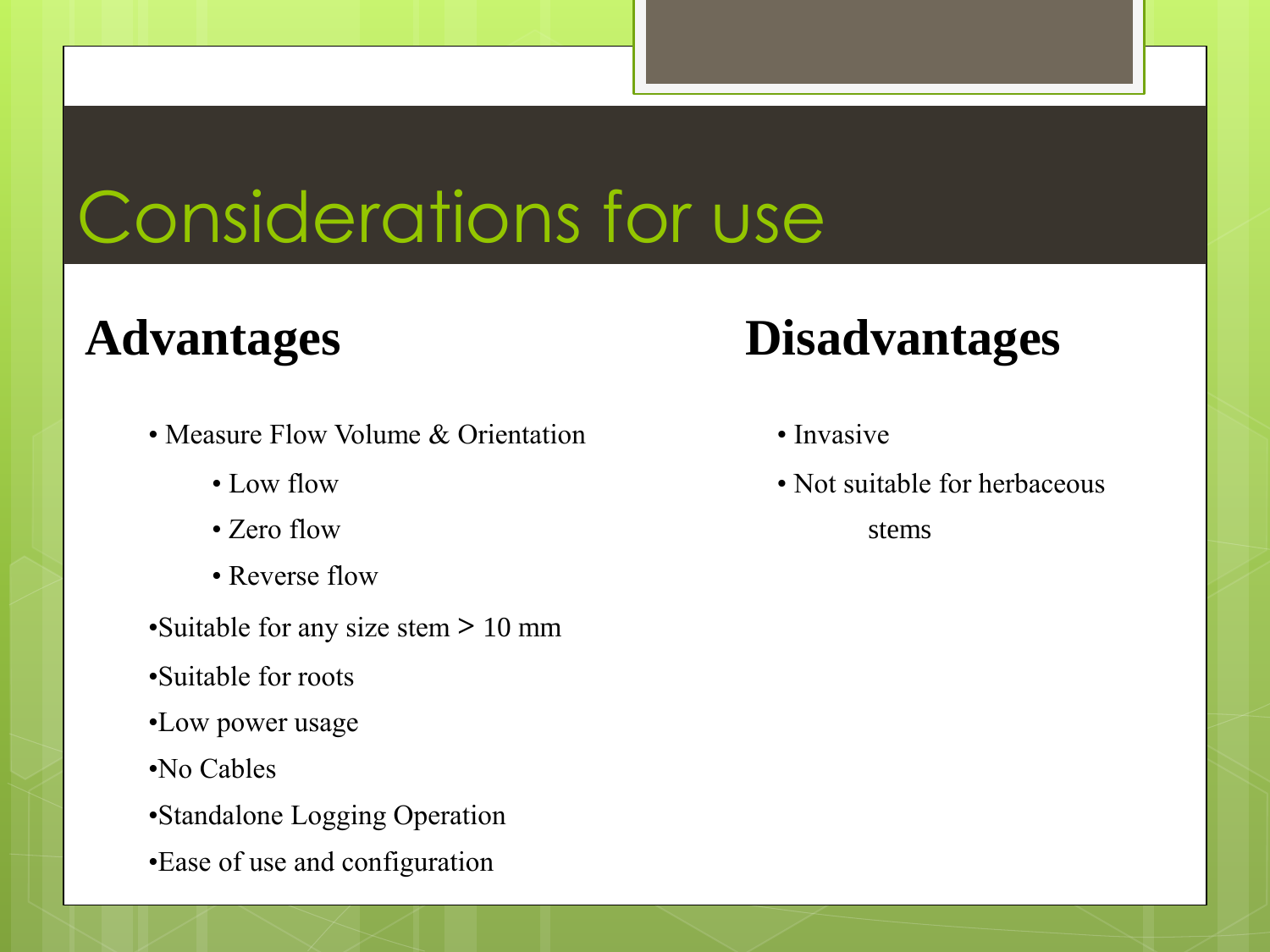#### Heat ratio method (HRM)

- **•** Heat Ratio method developed by Burgess et al., (2001) consists of 3 needles; one central heater needle and 2 sampling needles inserted upstream and downstream of the heater
- **o** The needles are 35mm in length and the 2 sampling needles contain thermistors located at 12.5mm and 27.5mm; called the outer and inner measuring points respectively
- **o** By measuring the ratio of heat transported between two symmetrically placed temperature sensors, the magnitude and direction of water flux can be calculated
- **Q** The HRM measures the ratio of the increase in temperature, following the release of a pulse of heat, at points *equidistant* downstream and upstream from a line heater

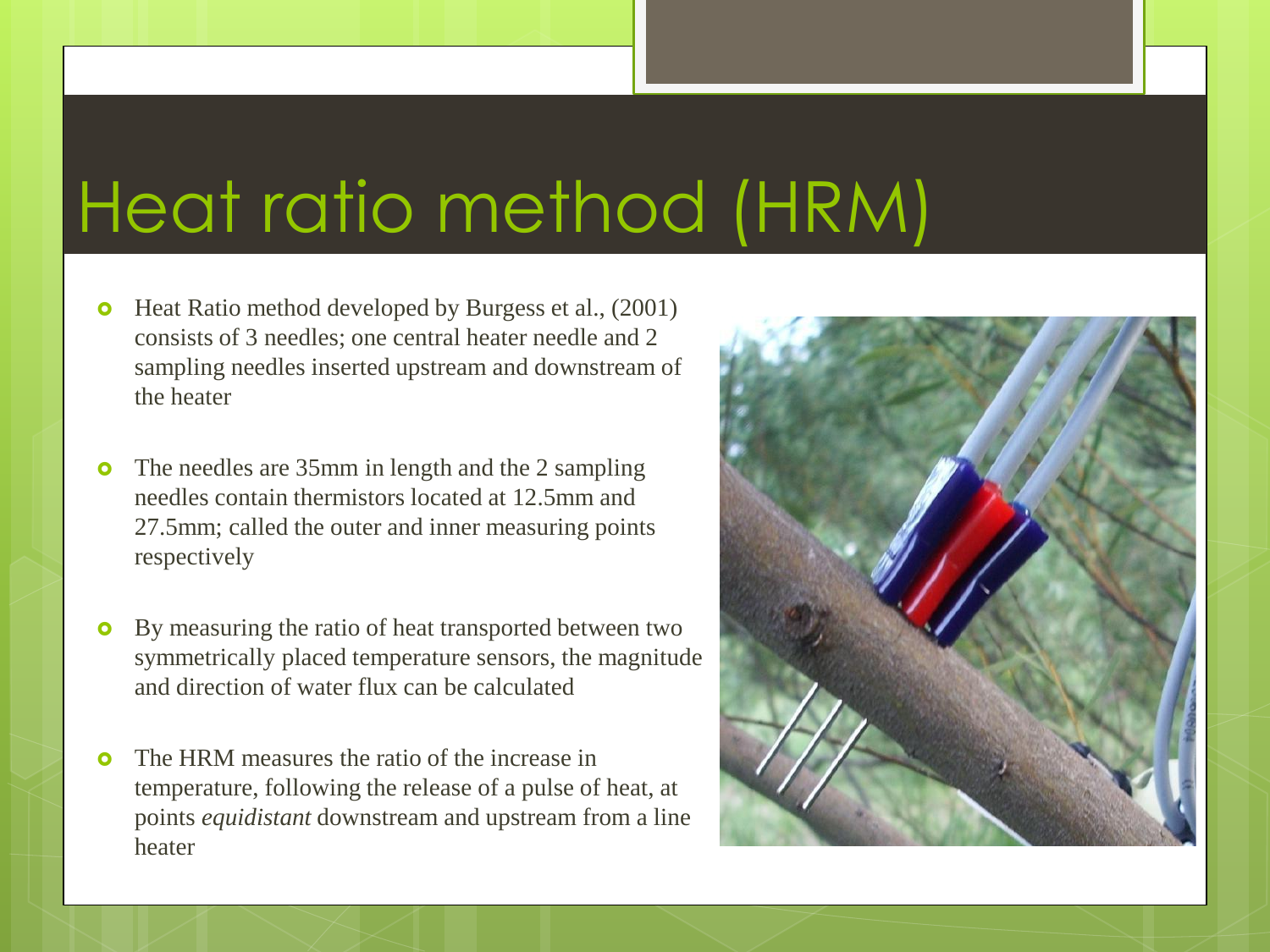#### Heat ratio method (HRM) cont..

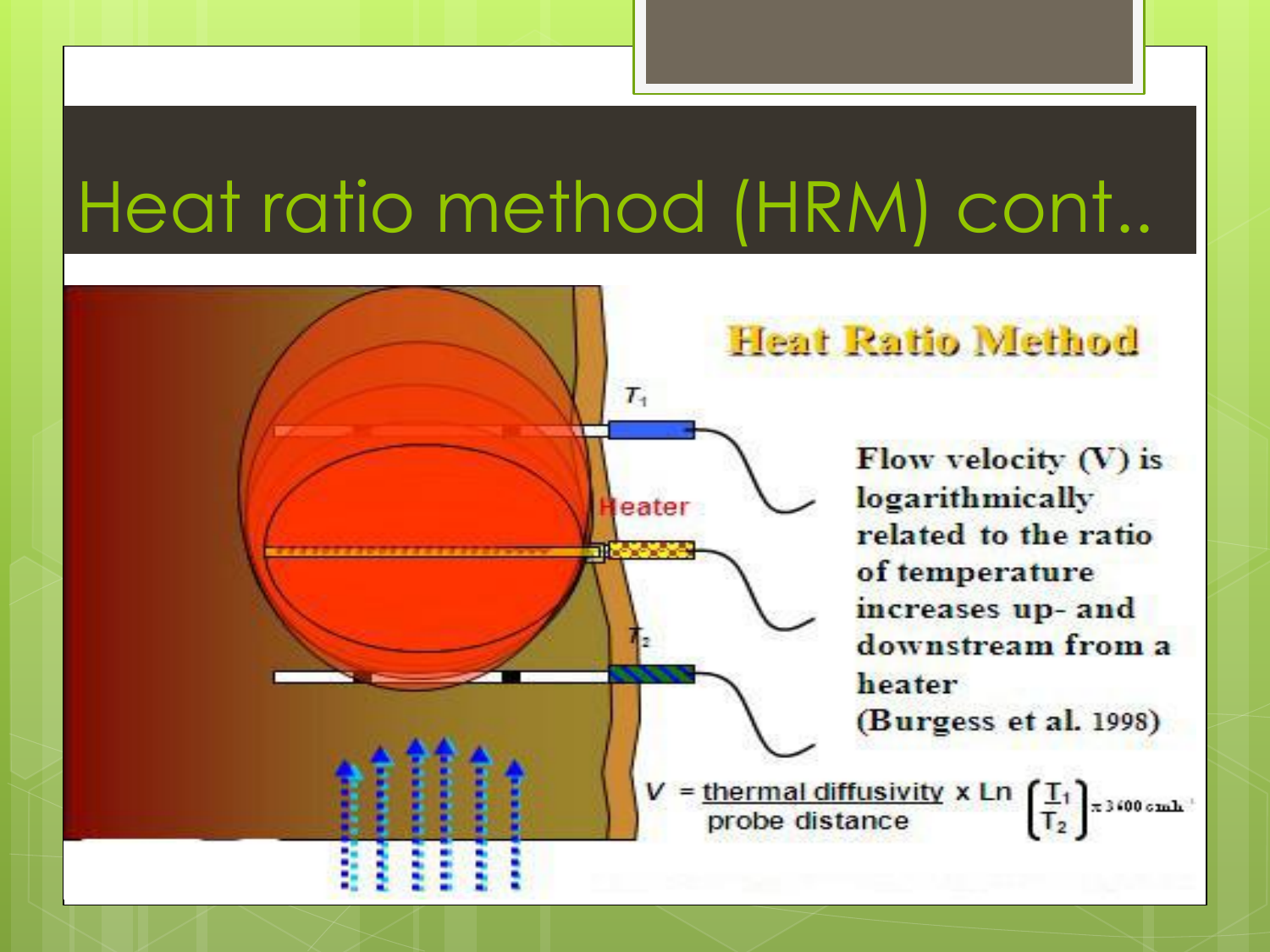## Determining Sap Flow

- The ratio of increase in temperature between measurement points indicate sap velocity as well as sap direction
- It is possible to determine direction of the flow due to polarization of the heat flux; positive values indicate upward sap flow while negative values indicate reverse sap flow
- A low ratio indicates little to no movement in sap (i.e. little or no transpiration) whereas a large ratio indicates rapid sap flow (its hot/sunny day)
- Sap Flow or the water movement within a tree can be expressed as a volumetric measurement by multiplying the corrected sap velocity (*V*s) by the cross-sectional area of conducting sapwood
- The sapwood area is calculated by the cross-sectional area under-bark after discounting the heartwood area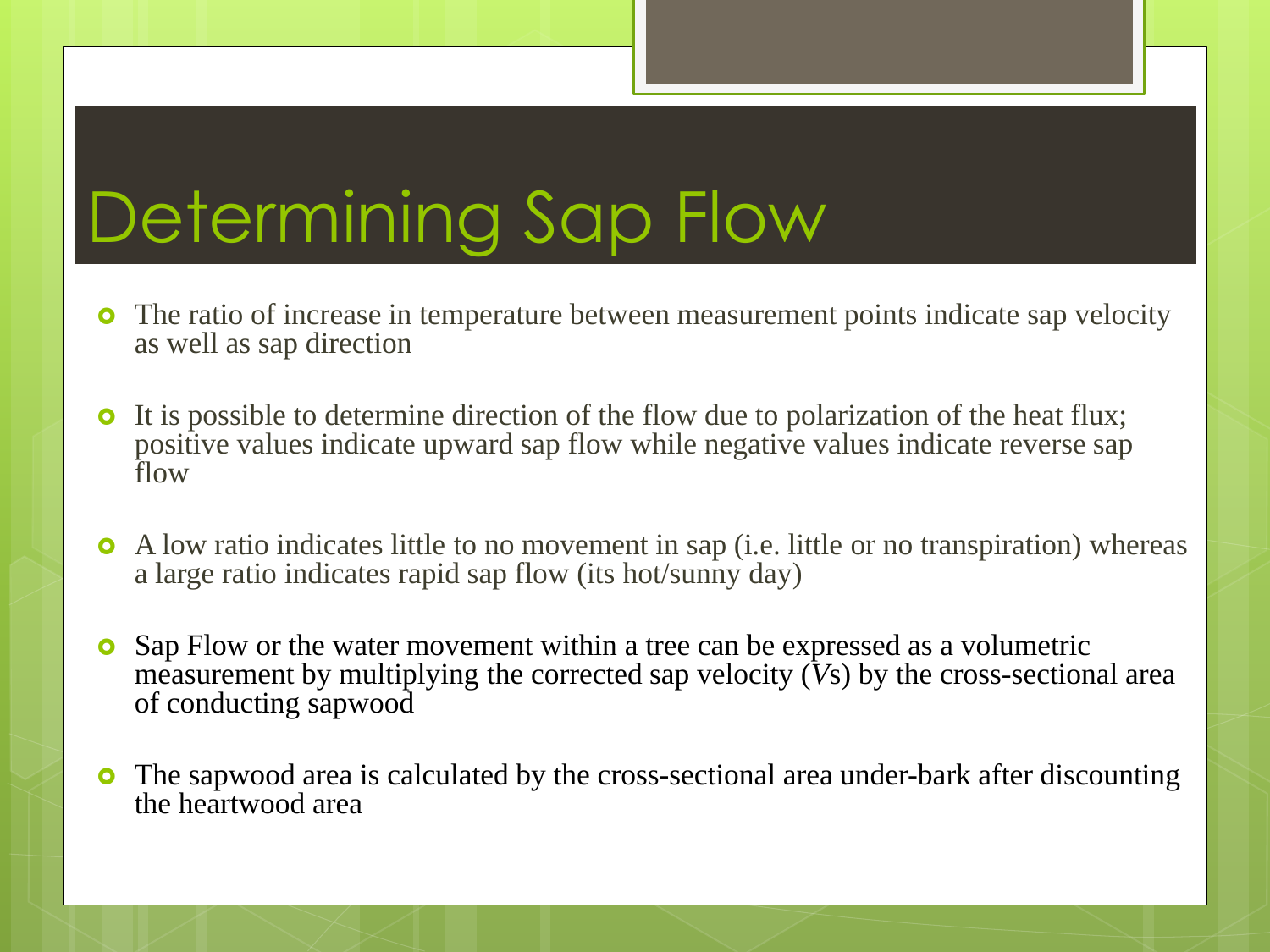#### Sap flow installation: preparations

- **o** Selecting a suitable measurement tree (healthy, straight trunk, representative of the site)
- **o** Measure stem diameter (DBHOB)
- **o** Measure bark depth
- **o** Measure sapwood thickness (optional)
- **o** Attach installation guide
- **o** Begin drilling
- **o** Check for hole symmetry (parallelism)
- **o** Grease needles
- Attach needles to measurement tree